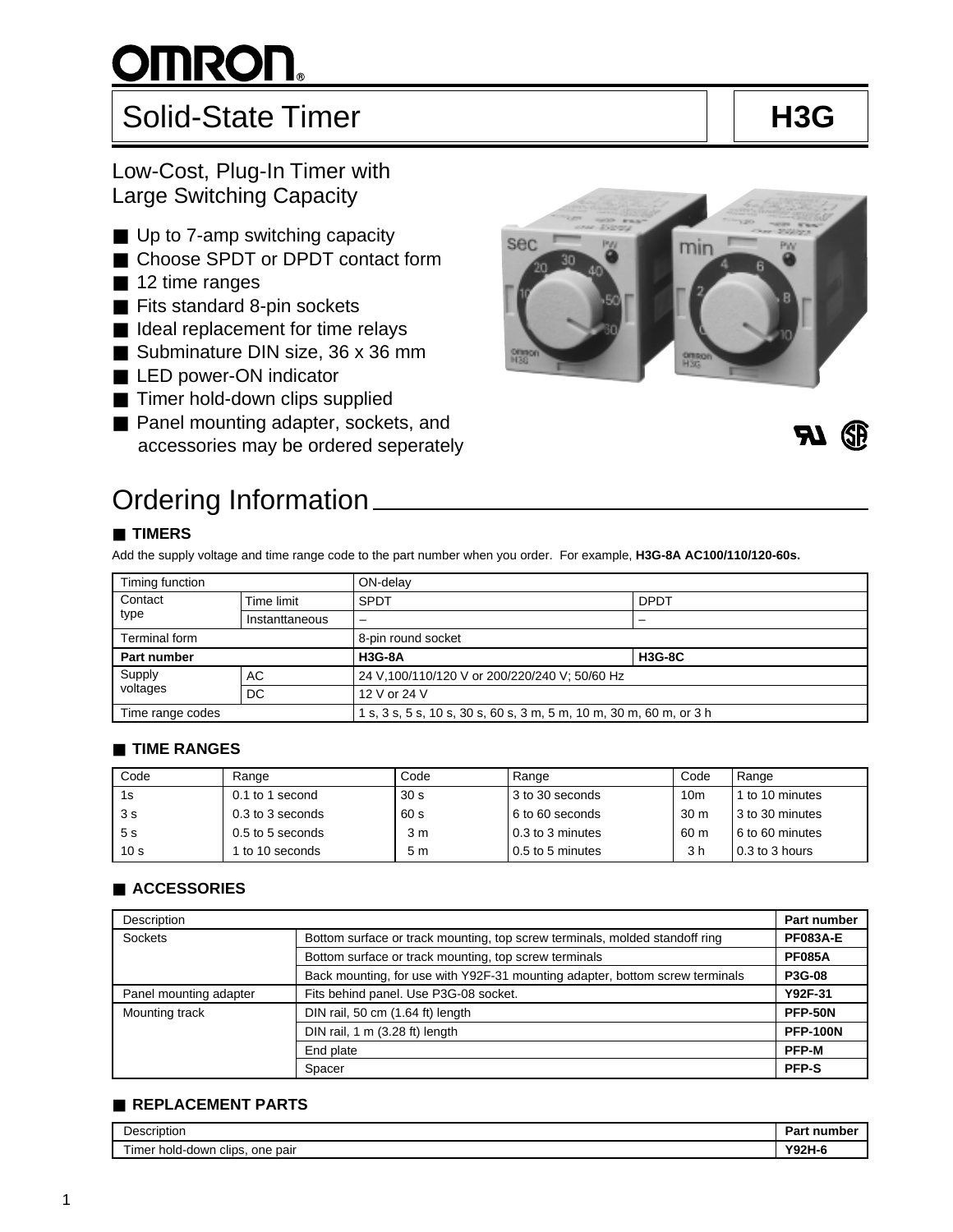### Specifications

| Part number                         |           |                                 | <b>H3G-8A</b>                                                                             | <b>H3G-8C</b>                     |  |  |
|-------------------------------------|-----------|---------------------------------|-------------------------------------------------------------------------------------------|-----------------------------------|--|--|
| <b>AC</b><br>Supply                 |           |                                 | 24 V, 100/110/120 V or 200/220/240 V; 50/60 Hz                                            |                                   |  |  |
| voltage<br>DC.                      |           |                                 | 12 V or 24 V                                                                              |                                   |  |  |
| Operating voltage                   |           |                                 | 85 to 110% of rated voltage                                                               |                                   |  |  |
| Power                               |           | <b>AC</b>                       | 3.4 VA at 200 VAC                                                                         |                                   |  |  |
| consumption<br><b>DC</b>            |           |                                 | $\overline{\phantom{0}}$                                                                  |                                   |  |  |
| Timing functions                    |           |                                 | ON-delay                                                                                  |                                   |  |  |
| Control inputs                      |           |                                 | ▃                                                                                         | -                                 |  |  |
| Control                             | Type      | Time limit                      | <b>SPDT</b>                                                                               | <b>DPDT</b>                       |  |  |
| output                              |           | Instantaneous                   | $\overline{\phantom{0}}$                                                                  |                                   |  |  |
|                                     | Max. load |                                 | 7 A, 125/250 VAC (resistive lead)                                                         | 5 A, 125/250 VAC (resistive lead) |  |  |
|                                     | Min. load |                                 | 100 mA, 5 VDC                                                                             | 100 mA, 5 VDC                     |  |  |
| Repeat accuracy                     |           |                                 | $±$ 2% max.                                                                               |                                   |  |  |
| Setting error                       |           |                                 | $± 10\%$ max.                                                                             |                                   |  |  |
| Resetting system                    |           |                                 | Power-off                                                                                 |                                   |  |  |
| Resetting time                      |           |                                 | $100 \text{ ms}$                                                                          |                                   |  |  |
| Indicators                          |           |                                 | Power ON (red LED)                                                                        |                                   |  |  |
| <b>Materials</b>                    |           |                                 | Plastic case, knob                                                                        |                                   |  |  |
| Mounting                            |           |                                 | Panel, track or surface                                                                   |                                   |  |  |
| Connections                         |           |                                 | 8-pin round socket                                                                        |                                   |  |  |
| Weight                              |           |                                 | 55 g (2.0 oz.)                                                                            |                                   |  |  |
| Approvals                           |           |                                 | UL/CSA                                                                                    |                                   |  |  |
|                                     |           | Operating ambient temperature   | -10 $\degree$ to 55 $\degree$ C (14 $\degree$ to 131 $\degree$ F)                         |                                   |  |  |
| Humidity                            |           |                                 | 35 to 85% RH                                                                              |                                   |  |  |
| Vibration                           |           | Mechanical durability           | 10 to 55 Hz; 0.75 mm (0.03 in) double amplitude                                           |                                   |  |  |
|                                     |           | Malfunction durability          | 10 to 55 Hz; 0.5 mm (0.02 in) double amplitude                                            |                                   |  |  |
| Shock                               |           | Mechanical durability           | 100 G                                                                                     |                                   |  |  |
| Malfunction durability              |           |                                 | 10G                                                                                       |                                   |  |  |
|                                     |           | Variation due to voltage change | $±$ 2% max.                                                                               |                                   |  |  |
| Variation due to temperature change |           |                                 | $± 5%$ max.                                                                               |                                   |  |  |
| Insulation resistance               |           |                                 | 100 M $\Omega$ min. at 500 VDC                                                            |                                   |  |  |
| Dielectric strength                 |           |                                 | 2,000 VAC, 50/60 Hz for 1 minute between current-carrying and non-current-carrying parts, |                                   |  |  |
|                                     |           |                                 | and between contact carrying and control circuit and between contacts of different poles. |                                   |  |  |
|                                     |           |                                 | 1,000 VAC, 50/60 Hz for 1 minute between non-continuos contacts                           |                                   |  |  |
| Service life                        |           | Mechanical                      | 10 million operations min.                                                                |                                   |  |  |
| Electrical                          |           |                                 | 100,000 operations min. at maximum ratings                                                |                                   |  |  |

### Engineering Data

#### ■ **ELECTRICAL SERVICE LIFE**



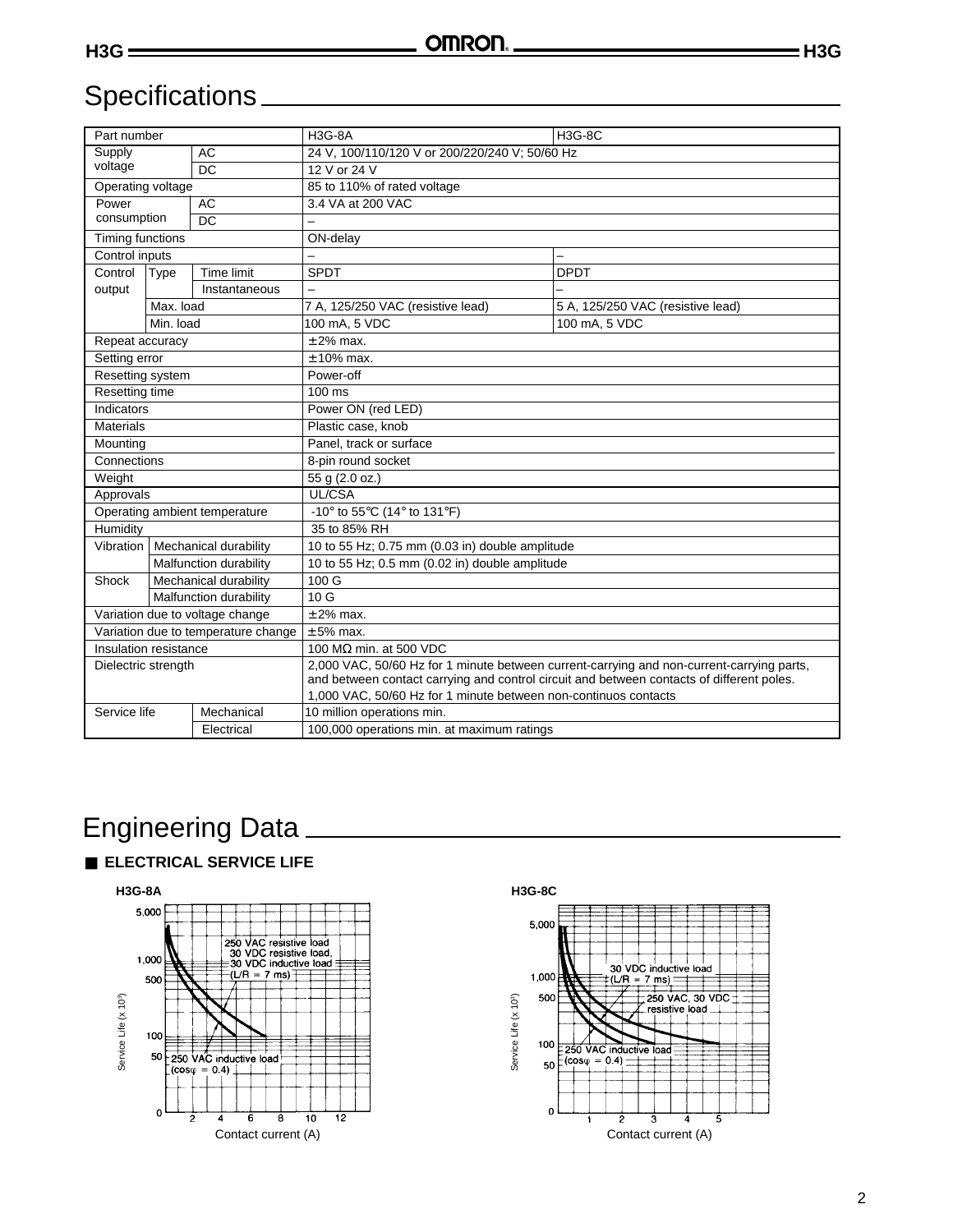### Timing Charts

In the schematic diagrams, each **thick line** indicates the external wiring.



### Dimensions \_\_\_\_\_\_\_

Unit: mm (inch)

#### ■ **TIMERS**

**H3G-8A, H3G-8C**

![](_page_2_Figure_10.jpeg)

#### ■ **SOCKETS**

**PF083A-E Bottom Surface or Track Mounting Socket with Molded Standoff Ring**

![](_page_2_Figure_13.jpeg)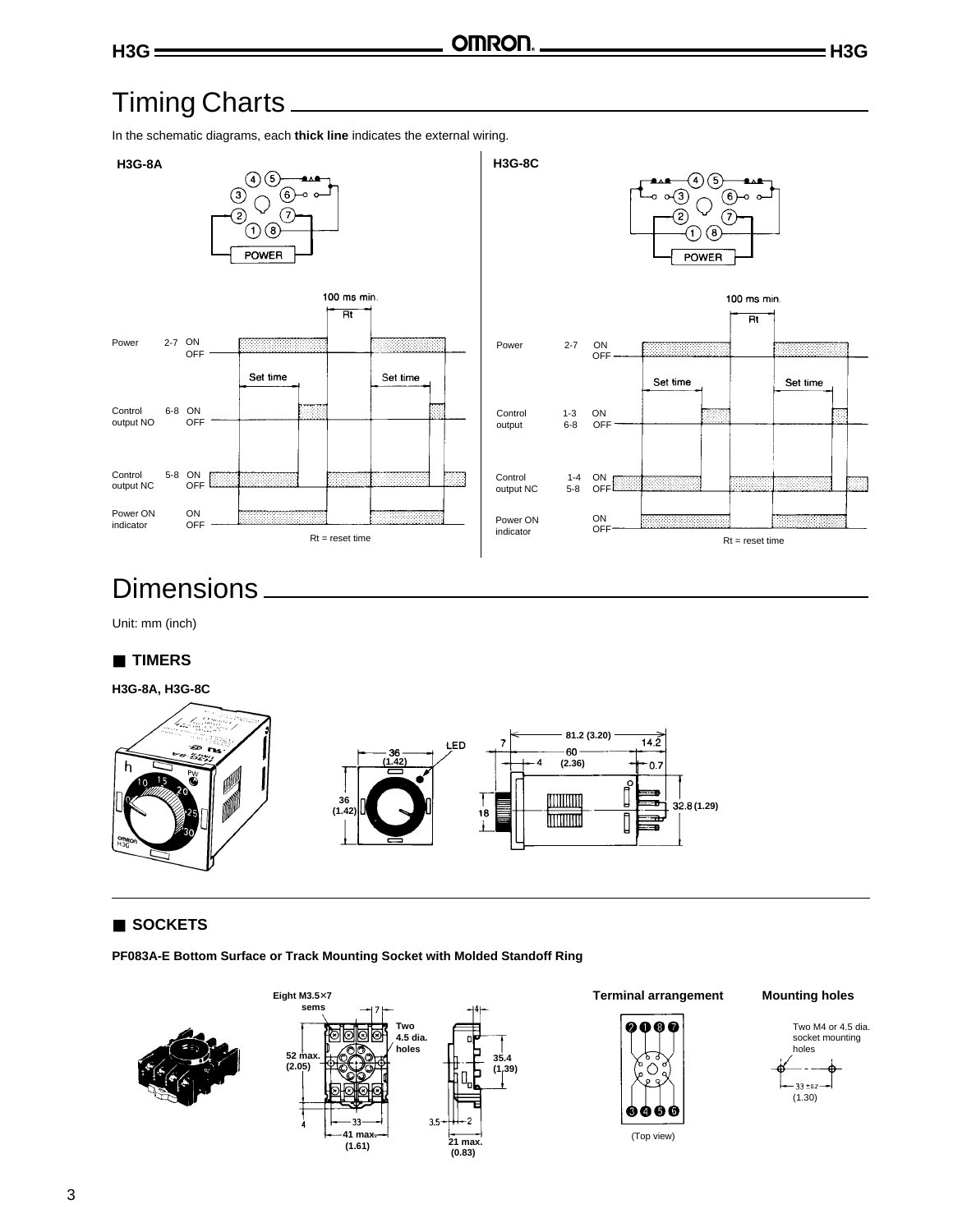#### **PF085A Bottom Surface on Track Mounting Socket**

![](_page_3_Figure_4.jpeg)

#### ■ **PANEL MOUNTING ADAPTER**

#### **Y92F-31 Mounting Adapter**

Adapter installs behind the panel. It is ideal for side by side installation. Use P3G-08 socket.

![](_page_3_Figure_8.jpeg)

#### ■ **MOUNTING TRACK AND ACCESSORIES**

#### PFP-100N/PFP-50N DIN Rail Track **PFP-M End Plate PFP-8 Spacer** PFP-S Spacer

![](_page_3_Figure_11.jpeg)

![](_page_3_Figure_12.jpeg)

![](_page_3_Figure_13.jpeg)

![](_page_3_Figure_14.jpeg)

![](_page_3_Figure_15.jpeg)